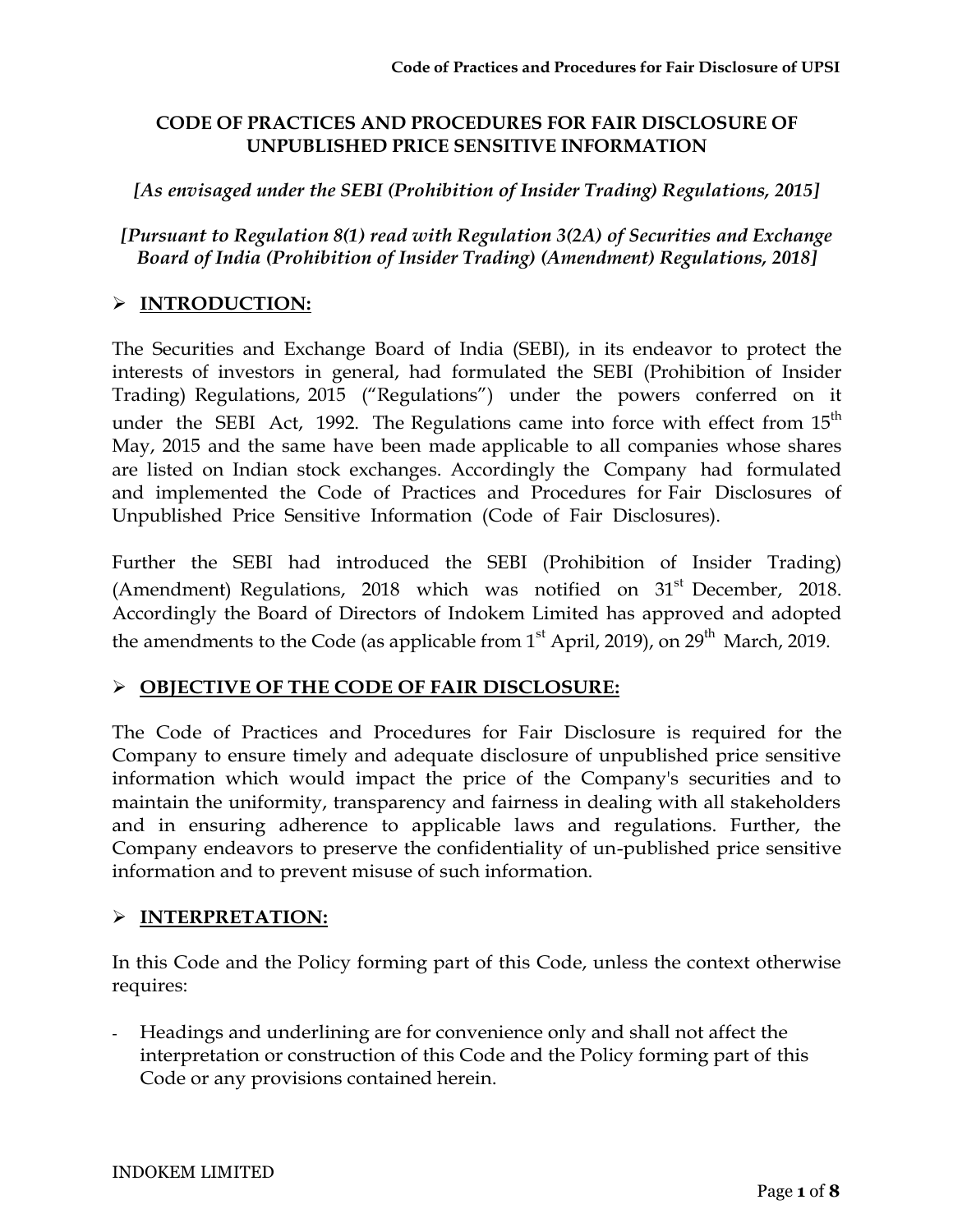- Words importing the singular shall include the plural and vice versa; and words importing either gender shall include the other.

### **PRINCIPLES OF FAIR DISCLOSURE FOR PURPOSES OF CODE OF PRACTICES AND PROCEDURES FOR FAIR DISCLOSURE OF UNPUBLISHED PRICE SENSITIVE INFORMATION:**

The Company will adhere to the following Principles so as to ensure timely and adequate disclosure of Price Sensitive Information with respect to securities of the Company which are likely to affect price of the securities:

- 1. The Company will make prompt public disclosure of unpublished price sensitive information that would impact price discovery no sooner than credible and concrete information comes into being in order to make such information generally available.
- 2. The Company will make, uniform and universal dissemination of unpublished price sensitive information to avoid selective disclosure(s).
- 3. The Compliance Officer of the Company will be CIRO to deal with dissemination of information and disclosure of unpublished price sensitiveinformation.
- 4. The Company will make prompt dissemination of unpublished price sensitive information that gets disclosed selectively, inadvertently or otherwise to make such information generally available.
- 5. The Company will provide, appropriate and fair response to queries on news reports and requests for verification of market rumours by regulatory authorities.
- 6. The Company will ensure that information if any shared with analysts and research personnel is not unpublished price sensitive information.
- 7. The Company will make transcripts or records of proceedings of meetings with analysts and other investor relations conferences on the website of the Company to ensure official confirmation and documentation of disclosures made.
- 8. The Company will handle all unpublished price sensitive information on a needto- know basis.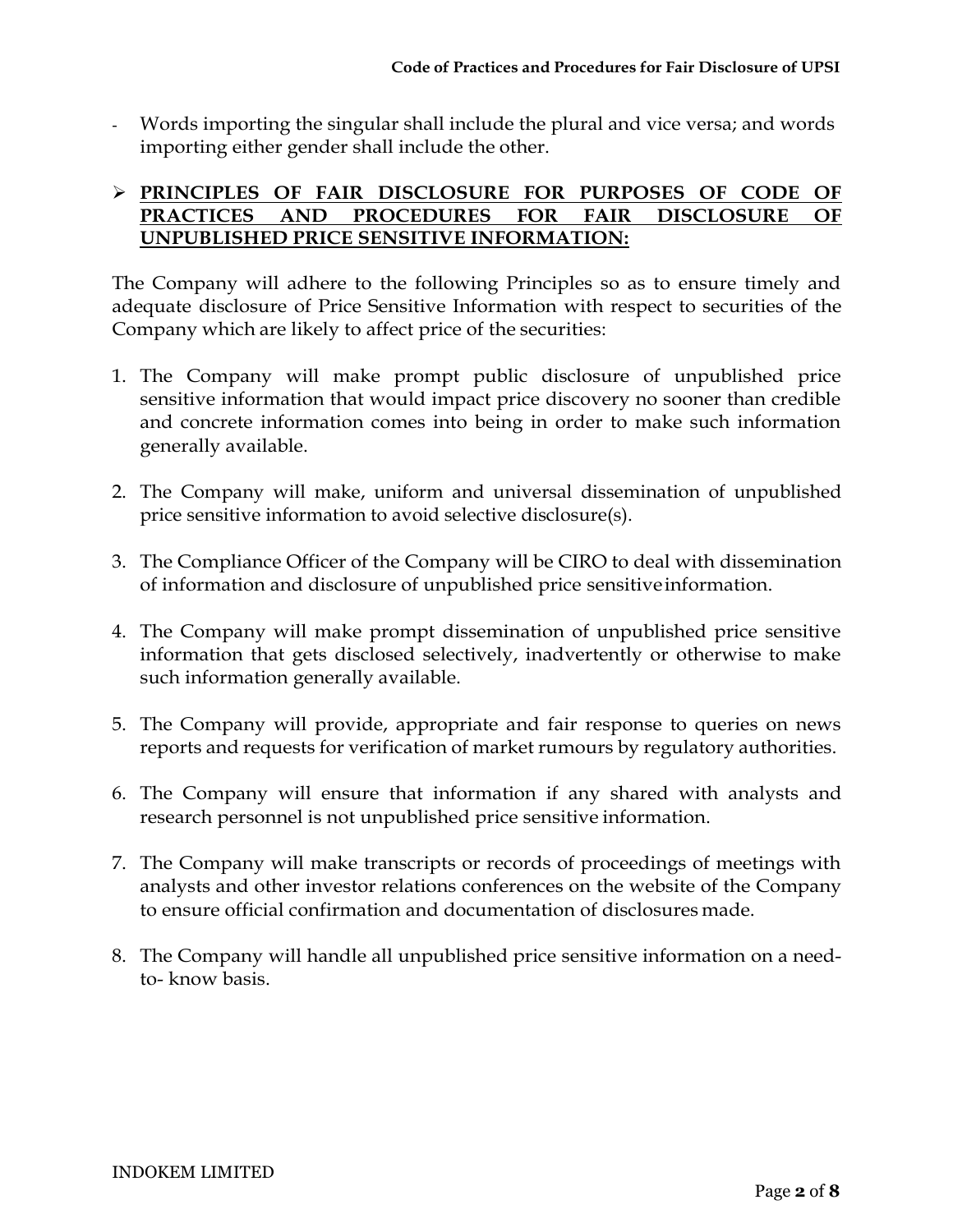#### **POLICY FOR DETERMINATION OF LEGITIMATE PURPOSES**

*Forming part of Code of Practices and Procedures for Fair Disclosure of UPSI*

*[Pursuant to SEBI (Prohibition of Insider Trading) Regulations, 2015 read with Regulation 3 (2A) of SEBI (Prohibition of Insider Trading) (Amendment) Regulations, 2018]*

## **PREFACE:**

This Policy, as a part of "Code of Practices and Procedures for Fair Disclosures of Unpublished Price Sensitive Information" formulated under Regulation 8 of SEBI (Prohibition of Insider Trading) Regulations 2015, will be known as "Policy for Determination of Legitimate Purposes" hereinafter referred to as the "Policy".

This Policy is prepared in accordance with Regulation 3(2A) of SEBI (Prohibition of Insider Trading) (Amendment) Regulations, 2018.

#### **OBJECTIVE:**

The objective of this Policy is to impose a prohibition on unlawfully procuring the possession of UPSI and identifying 'Legitimate Purposes' for performance of duties or discharge of legal obligations, which will be considered as exception for the purpose of procuring UPSI relating to the Company or its listed securities, if any.

#### *A.* **PROHIBITION ON COMMUNICATING OR PROCURING UPSI:**

All UPSI shall be handled within the Company on a need-to-know basis and an Insider shall not:

- a) communicate, provide, or allow access to any UPSI, relating to the Company or securities listed, to any person including other Insiders except to the extent allowed under the Regulations;
- b) procure from or cause the communication by any Insider of UPSI, relating to the Company or securities of the Company except to the extent allowed under the Regulations.

Provided that nothing contained above shall be applicable when an UPSI is communicated, provided, or allowed access to or procured in furtherance of legitimate purposes, performance of duties or discharge of legal obligations.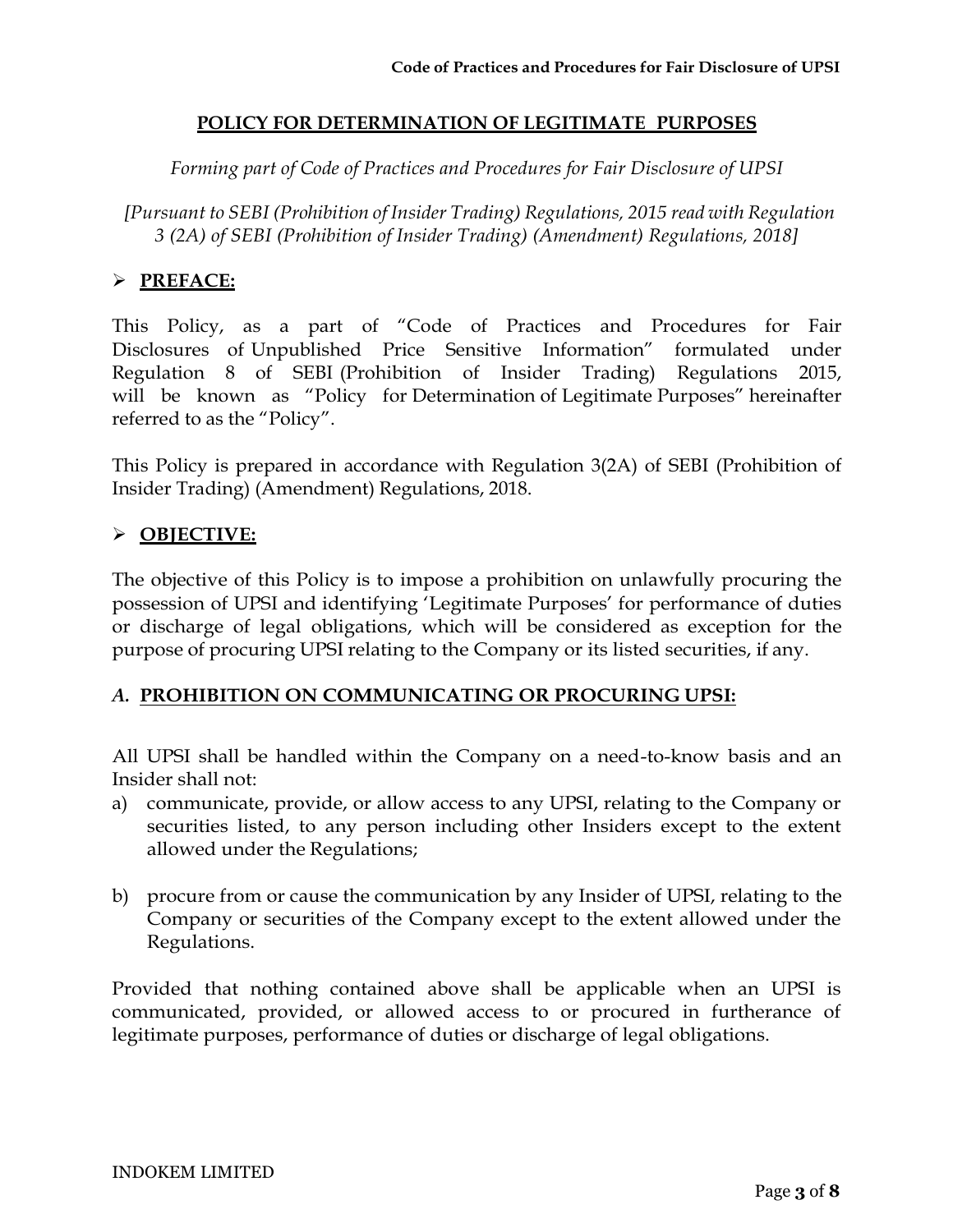## *B.* **COMMUNICATION OR PROCUREMENT OF UPSI FOR LEGITIMATE PURPOSE:**

An Insider may communicate, provide or allow access to any UPSI or a person may procure from or cause the communication by any Insider of UPSI in furtherance of legitimate purpose, performance of duties or discharge of legal obligations only.

For the purpose of this Policy, the legitimate purpose shall include sharing of UPSI in ordinary course of business during performance of duty (ies) or discharge of legal obligation (s) or sharing of UPSI for any other genuine or reasonable purpose as may be determine by the CIRO of the Company or sharing of UPSI for any other purpose as may be prescribed under the various Securities Regulations of SEBI or under Company Law or any other law for the time being in force, in this behalf, as may be amended from time to time, by an Insider with:

- 1. Partners
- 2. Collaborators
- 3. Banks
- 4. Lenders
- 5. Customers
- 6. Suppliers
- 7. Merchant Bankers
- 8. Legal or other advisors
- 9. Auditors and Accountancy Firms
- 10. Law Firms, Analysts and Research Personnel
- 11. Insolvency Professionals
- 12. Consultants

Such other person/organization/firm/institute etc. as the Board may determine in consultation with the Compliance Officer.

## *C.* **CONDITIONS FOR COMMUNICATION OR PROCUREMENT OF UPSI BY AN INSIDER:**

The sharing of UPSI by an Insider for the legitimate purpose, performance of duties or discharge of legal obligations shall be subject to following conditions:

- 1. The UPSI shall be shared in ordinary course of business(es) only.
- 2. Sharing of UPSI shall be only for a genuine or reasonable purpose(s) as may be determined by the CIRO of the Company.
- 3. Sharing of UPSI shall be for any other purpose as may be prescribed under the various Securities Regulations of SEBI or under Company Law or any other law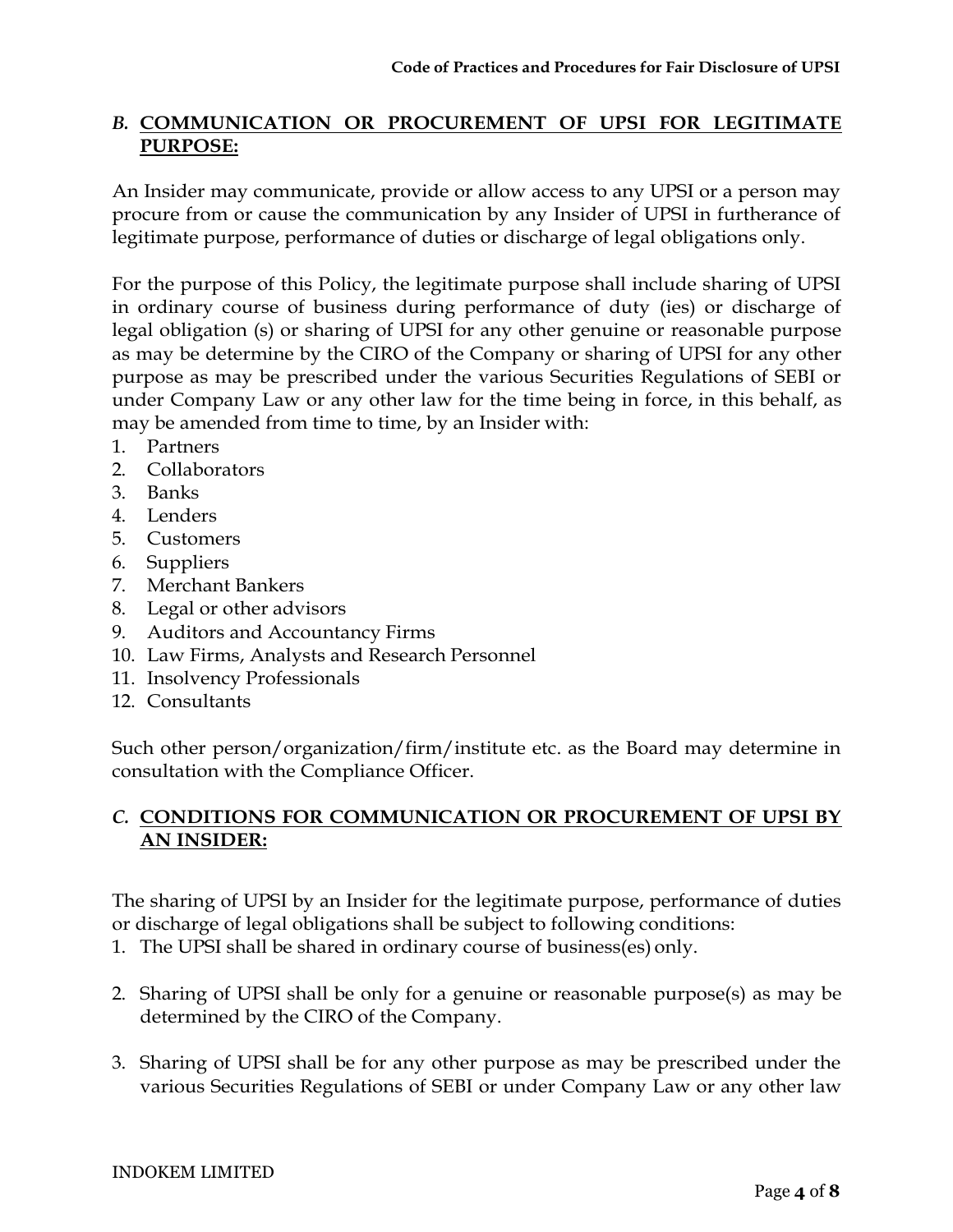for the time being in force, in this behalf, as may be amended from time to time.

- 4. Such sharing of UPSI shall not be carried out with a motive to evade or circumvent the prohibitions of the Regulations.
- 5. Sharing of UPSI shall be for any other purpose as may be prescribed under the various Securities Regulations of SEBI or under the Company Law or any other law for the time being in force, in this behalf, as may be amended from time to time.
- 6. Such sharing of UPSI shall be subject to the compliances stated in Clause D of this Policy.

# *D.* **COMPLIANCES:**

- 1. Any "Person(s)" or "entity(ies)" in receipt of UPSI pursuant to the "legitimate purpose", shall be considered as an "Insider" for the purpose of the Regulations till the time and event, the UPSI, of which that "Person" or "entities" is having knowledge or having or cause to have access to, is made public.
- 2. The Compliance Officer/CIRO in consultation with Chairman & Managing Director of the Company may also decide on how and when any person(s) or entity(ies) should be brought 'inside' on any proposed or ongoing sensitive transaction(s).
- 3. A Due Notice shall be served to the "Person(s)" or "entity(ies)" identified in 1. above by the Compliance Officer/ such other officer as may be instructed by the Compliance Officer through Letter/e-mail/post/courier or any other mode as deemed proper by the Compliance Officer in consultation with the Chairman & Managing Director of the Company, for the purpose of maintaining confidentiality of the UPSI known to that person(s) or entity(ies), for the purpose of compliance with the Regulations and;
	- (i) to make aware such Person(s) or entity(ies), that the information shared is or would be confidential and UPSI;
	- (ii) to make aware such Person(s) or entity(ies), the duties and to misuse or unwarranted use of such UPSI.
- 4. As an alternative step to 3. above, a Non-Disclosure Agreement (NDA) or such other Agreement/ Memorandum of Understanding of corresponding nature may be entered into by the Company with the "Person" or "entity(ies)" identified in 1. above for the purpose of maintaining confidentiality of the UPSI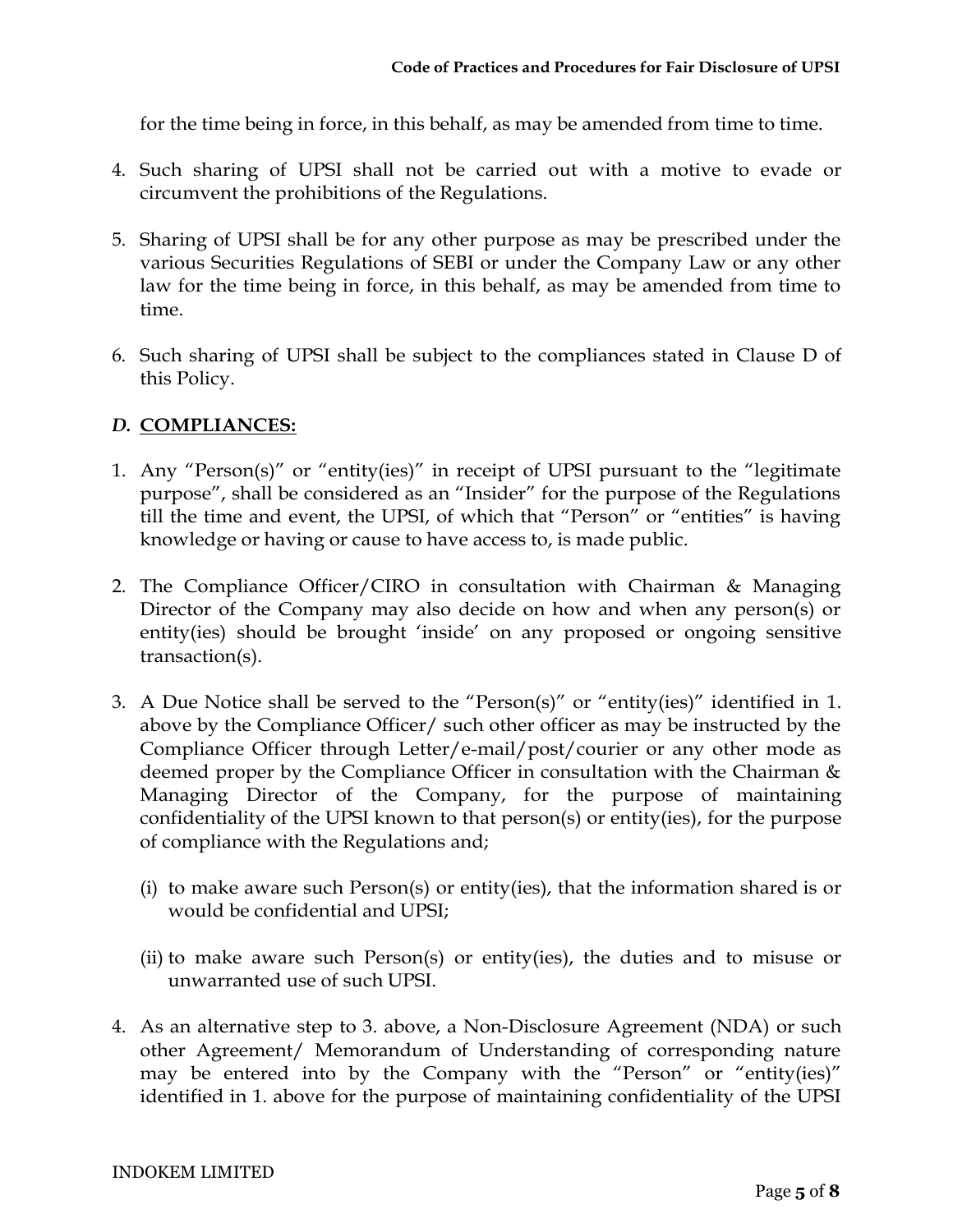known to that person(s) or entity(ies), for the purpose of compliance with the Regulations;

- (i) to make aware such Person(s) or entity(ies) that the information shared is or would be UPSI; to make aware such Person(s) or entity(ies), the duties and
- (ii) responsibilities attached to the receipt of such UPSI and the liability attached to misuse or unwarranted use of such UPSI;

# *E.* **POWER AND DUTY OF CHIEF INVESTOR RELATIONS OFFICER ("CIRO") UNDER THE POLICY:**

- 1. It shall be the duty of CIRO of the Company to observe the compliance of this Policy.
- 2. Other than information which is price sensitive in accordance with the various Securities Regulations of SEBI or under Company Law or any other applicable law for the time being in force, the CIRO in consultation with the Chairman  $\&$ Managing Director (CMD) or Chief Financial Officer (CFO) shall decide whether an information is price sensitive or not.
- 3. The CIRO shall ensure that the required disclosures to Stock Exchanges, on which the securities of the Company are listed, is made promptly.
- 4. CIRO shall be responsible for ensuring that the Company complies with continuous disclosure requirements, overseeing and co-coordinating disclosure of price sensitive information to stock exchanges, analysts, shareholders, media and educating staff on disclosure policies and procedures.
- 5. The Onus of Compliance of this Policy shall also lie on the 'Insider' or the 'Designated Person' who is the root cause for generation of UPSI or who has shared or has abetted in sharing the UPSI to a "Person" or "entities" referred to in sub- clause (1) of Clause D.

# *F.* **DIGITAL DATABASE OF RECIPIENT OF UPSI:**

The CIRO shall be responsible to maintain a structured digital database which shall, inter alia, contain the following information of such "Persons" or "entities" (hereinafter referred to "Insider") and "Designated Persons" with and/or by whom information is shared under the Regulations till the time and event, the UPSI is having knowledge or having or cause to have access to, is made public:

- (i) Name of such recipient of UPSI;
- (ii) Name of the organization or entity or person etc. to whom the recipient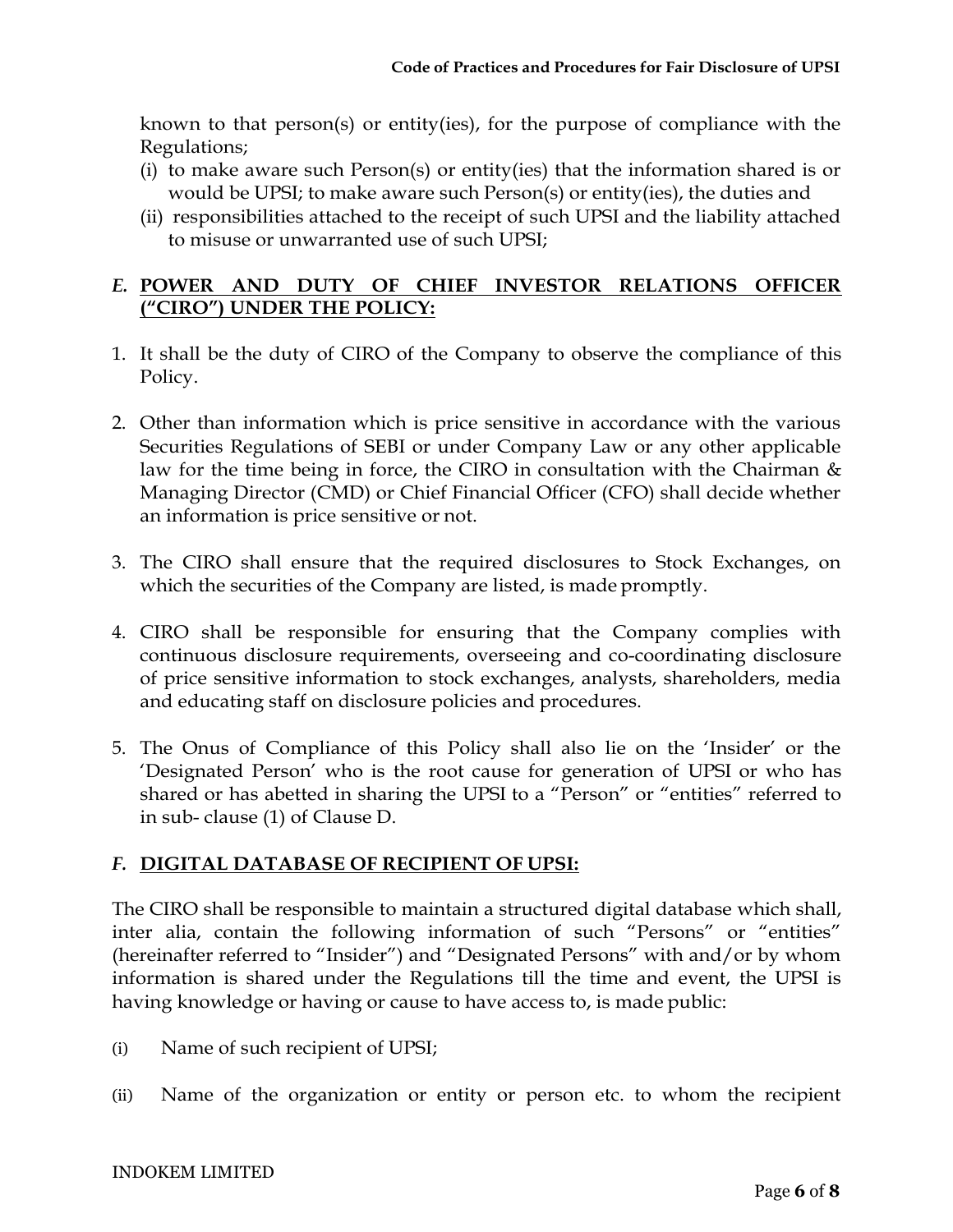represent;

- (iii) Postal Address and E-mail Id of such recipient;
- (iv) Permanent Account Number (PAN) or any other identifier authorized by law, if PAN is not available (Aadhar/Passport/Election Voting Card details);
- (v) Name of immediate relatives of recipient;
- (vi) Phone, Mobile / cell numbers;
- (vii) Name of educational institutions from which graduated;
- (viii) Name of past employers;
- (ix) Name of Person with whom such designated person(s) share material financial information.

Further Designated persons shall be required to disclose the above mentioned information to the Compliance Officer of the Company on an annual basis within 15 (fifteen) days of close of the financial year of the Company and on continual disclosure basis, as and when the information changes within 15 (fifteen) days of such change.

The CIRO shall also be responsible to ensure that such databases are maintained with adequate and effective system of internal controls to secure the database along with establishment of checks and controls systems such as time stamping and audit trials to ensure non-tampering of such database.

The CIRO shall also be responsible to keep documents containing confidential information in safe and secure manner.

The CIRO shall also update on the maintenance of structured digital database to the Board of Directors for review and compliance purpose from time to time.

# **PENAL PROVISIONS:**

Any non-compliance or irregularity or non-adherence to this Policy shall be such penal/ disciplinary/ remedial action as may be considered appropriate by the Board of Directors of the Company in the best interest of the Company.

#### **AMENDMENT:**

This Code including the Policy may be further amended from time to time by the